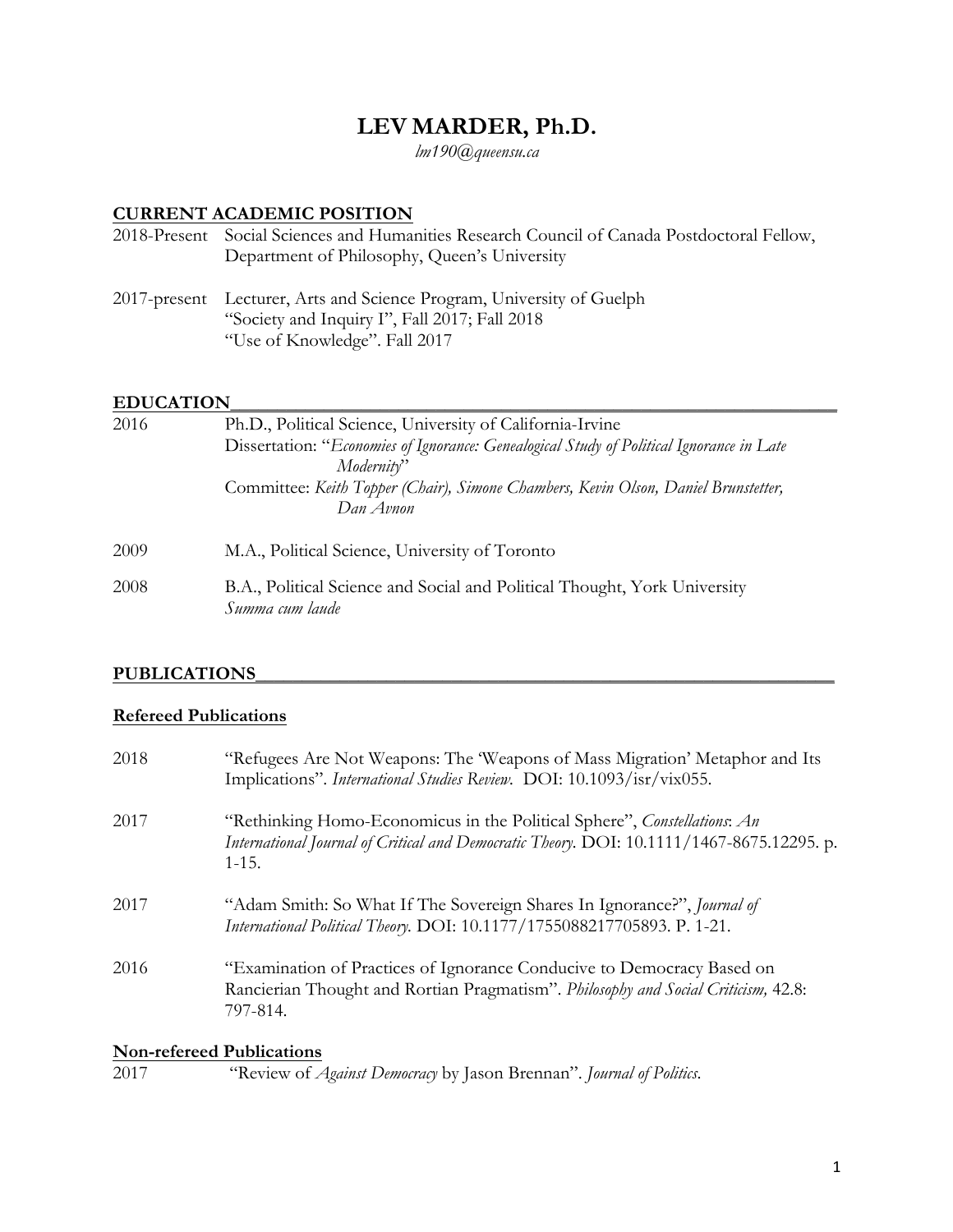| 2015                      | "Democracy and Practices of Ignorance". In Matthias Gross and Linsey McGoey.,<br>eds. Routledge International Handbook of Ignorance Studies, p. 282-293.                                                                                                                                                                                                                                                   |
|---------------------------|------------------------------------------------------------------------------------------------------------------------------------------------------------------------------------------------------------------------------------------------------------------------------------------------------------------------------------------------------------------------------------------------------------|
| 2010                      | "The Limits of Historiography". Telos: Journal of Contemporary Theory. TelosThreads<br>Project                                                                                                                                                                                                                                                                                                             |
| 2010                      | "Putting The Theorists on Trial: Cross-examining Benjamin's and Arendt's Accounts<br>in Light of Totalitarianism". Telos: Journal of Contemporary Theory. TelosThreads Project                                                                                                                                                                                                                             |
| 2010                      | "Critical Theory as Religion" Telos: Journal of Contemporary Theory. TelosThreads<br>Project                                                                                                                                                                                                                                                                                                               |
| 2009                      | "Recovering Identity in the World: From Hegel and Critical Theory to Ricoeur and<br>Rasmussen". Telos: Journal of Contemporary Theory. TelosThreads Project                                                                                                                                                                                                                                                |
| <b>Other Publications</b> |                                                                                                                                                                                                                                                                                                                                                                                                            |
| 2017                      | "Allowing the destruction of residential school records — how the Supreme Court<br>missed a chance to help in reconciliation", Ottawa Citizen, October 30.<br>http://ottawacitizen.com/opinion/columnists/marder-destroying-residential-<br>school-records-how-the-supreme-court-missed-a-chance-to-help-in-reconciliation.                                                                                |
| 2017                      | Minor Contributing Author. "Editorial". Journal of Performance Philosophy, 2.2 (2017).<br>http://www.performancephilosophy.org/journal/article/view/132/145.                                                                                                                                                                                                                                               |
| 2016                      | "Does Draining The Swamp Mean What The Kremlin Thinks It Means?".<br>$\mathbf{H}^{II}$ $\mathbf{I}^{\dagger}$ $\mathbf{I}$ $\mathbf{I}$ $\mathbf{R}$ $\mathbf{R}$ $\mathbf{I}$ $\mathbf{R}$ $\mathbf{R}$ $\mathbf{I}$ $\mathbf{R}$ $\mathbf{R}$ $\mathbf{I}$ $\mathbf{I}$ $\mathbf{R}$ $\mathbf{R}$ $\mathbf{I}$ $\mathbf{I}$ $\mathbf{R}$ $\mathbf{I}$ $\mathbf{I}$ $\mathbf{I}$ $\mathbf{I}$ $\mathbf{I$ |

- *Washington Post*, December 22. https://www.washingtonpost.com/news/monkeycage/wp/2016/12/22/does-draining-the-swamp-really-mean-what-the-kremlinthinks-it-means/?utm\_term=.b4318417fa90.
- 2012 "Review: Hermeneutic Communism: From Heidegger to Marx". *Ceasefire Magazine*, March 18. https://ceasefiremagazine.co.uk/review-communist-manifesto-21stcentury/.

# **Under Review**

"Do employers know too much or can ignorance protect women at the workplace"

### PROFESSIONAL POSITIONS

# **Teaching Positions**

| 2016-2017 | Special Graduate Faculty, Wilfrid Laurier University<br>"Cultural Analysis and Social Criticism", Fall 2016 [Graduate course]                                                                                                                                                  |
|-----------|--------------------------------------------------------------------------------------------------------------------------------------------------------------------------------------------------------------------------------------------------------------------------------|
| 2012-2016 | Graduate Teaching Assistant, Political Science, University of California-Irvine<br>"Media Writing", Winter 2015; Fall 2015; Spring 2016; Summer 2016<br>"International Studies Public Forum", Summer 2015; Summer 2016<br>"Introduction to International Relations", Fall 2014 |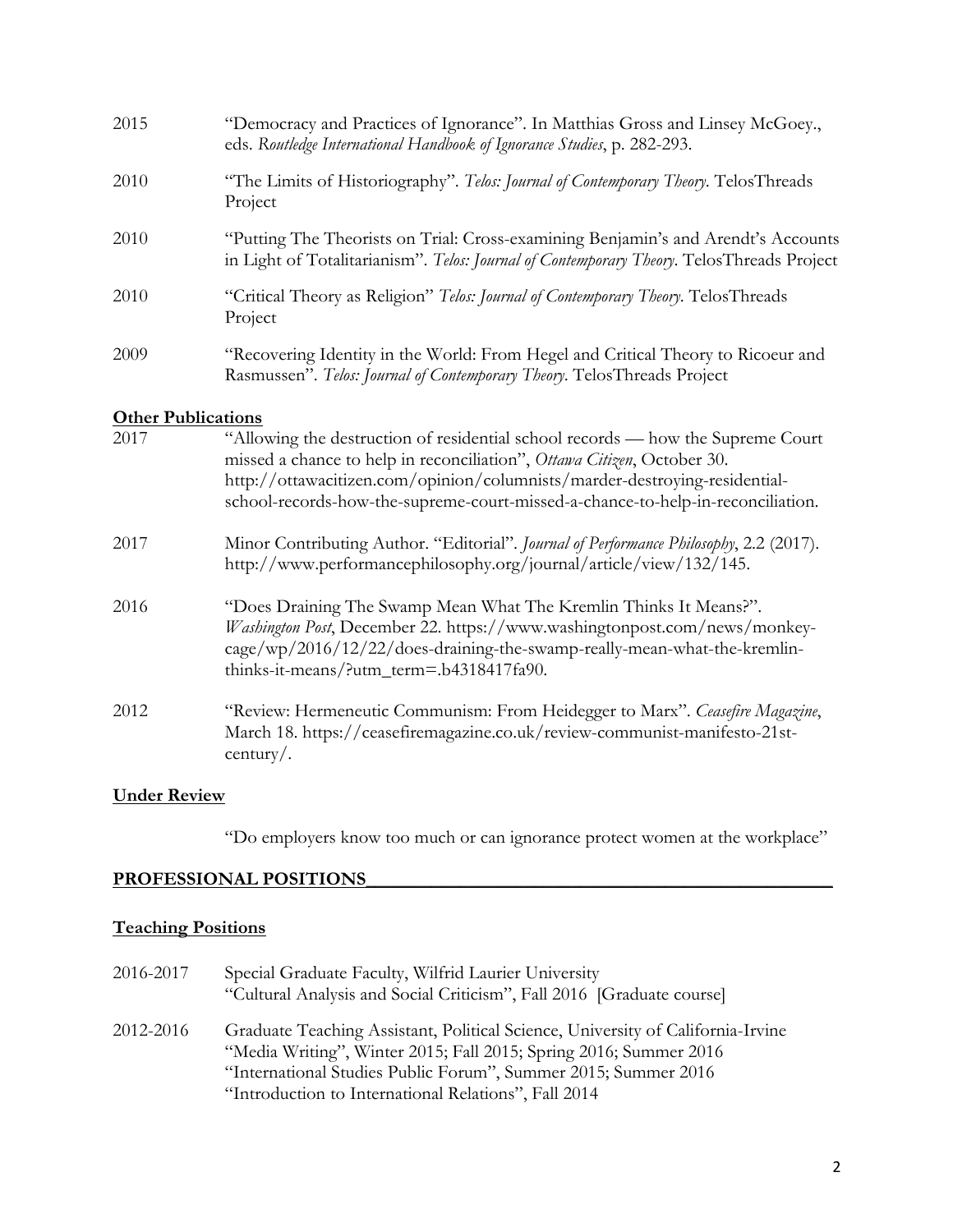|           | "Introduction to Political Analysis", Spring 2013<br>"Introduction to Political Theory", Winter 2013<br>"Seminar on Conflict Resolution", Fall 2012                   |
|-----------|-----------------------------------------------------------------------------------------------------------------------------------------------------------------------|
| 2014-2015 | Adjunct Faculty, Political Science, Loyola Marymount University<br>"Foundations of Political Thought", Fall 2014; Winter 2015                                         |
| 2009-2010 | Graduate Teaching Assistant, Political Science, York University<br>"Media, Identity, and Citizenship", Fall 2010<br>"Introduction to Business and Society", 2009-2010 |
| 2008      | Graduate Teaching Assistant, Political Science, University of Toronto<br>"Ideas and Ideologies", Fall 2008                                                            |

# **Research Positions**

2014 Research Assistant, Political Science, University of California-Irvine Completed a literature review on absorption and immigration in Israel for Dr. Sarah Goodman's "Immigration and the Challenge of Inclusion" Project

#### **Other Positions**

2006-2008 Editor-in-Chief, *Social and Political Thought Undergraduate Journal*, York University

# **INVITED TALKS AND CONFERENCE PRESENTATIONS\_\_\_\_\_\_\_\_\_\_\_\_\_\_\_\_\_\_\_\_\_\_\_\_**

| 2018 | [forthcoming] "Do employers know too much or can ignorance protect women at<br>the workplace", Philosophy Department Colloquium Series, Queen's University,<br>Nov. 22                         |
|------|------------------------------------------------------------------------------------------------------------------------------------------------------------------------------------------------|
| 2018 | [forthcoming] "Do employers know too much or can ignorance protect women at<br>the workplace", Northeastern Political Science Association Conference, Nov. 8-10                                |
| 2018 | "Reflections on the destruction of archives", Centre For Memory and Testimony<br>Studies. Wilfrid Laurier University, Mar. 7                                                                   |
| 2017 | "Regulation of human embryo editing in Canada: justifications and omissions".<br>Canadian Science and Technology Historical Association Conference. University of<br>Western Ontario, Nov. 4-5 |
| 2016 | "We Call Upon': Who Are We? Who Could We Be?". Integrating Knowledges<br>Summit: Truth and Reconciliation Summit. University of Waterloo, Oct. 15                                              |
| 2016 | "How To Represent The People's Ignorance". Midwest Political Science<br>Association. Chicago, Illinois, Apr. 7-10                                                                              |
| 2016 | "John Rawls Against Algorithms". Political Science Colloquium. University of<br>California, Irvine, April 15                                                                                   |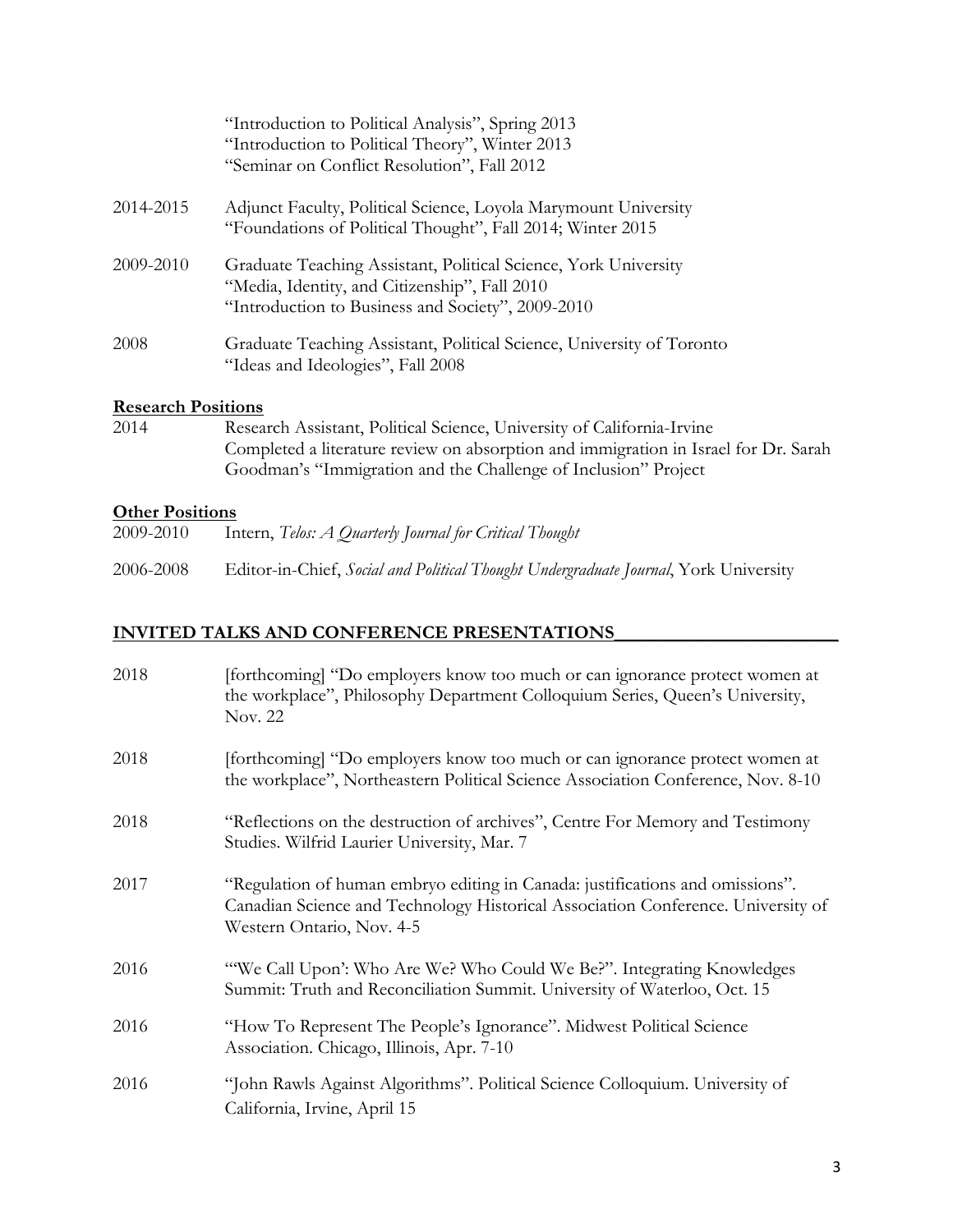| 2016 | "Racial In/Justice: Revisiting The Charles Mills—Tommie Shelby Debate".<br>Association for the Study of Law, Culture, and the Humanities. Harford,<br>Connecticut, Apr. 1-2                                                                        |
|------|----------------------------------------------------------------------------------------------------------------------------------------------------------------------------------------------------------------------------------------------------|
| 2016 | "How To Represent The People's Ignorance". Braga Colloquium In<br>The History of Moral and Political Philosophy. Braga, Portugal, Jan. 14-15                                                                                                       |
| 2015 | "Ignorance of the Signification of Words in Thomas Hobbes's Leviathan". London<br>Conference in Critical Thought. London, UK, Jun. 27-28                                                                                                           |
| 2014 | "The Epistemic Dimension of the Critical Theory and Pragmatic-Hermeneutic<br>Approaches to Democracy". London Conference in Critical Thought. London, UK,<br>Jun. 27-28                                                                            |
| 2014 | "Foucauldian Intervention in the Study of Political Ignorance". 2014 Western<br>Political Science Association Conference. Seattle, Washington, Apr. 17-19                                                                                          |
| 2013 | "Concept of Reasonableness in Rawls". International Society of Political Psychology.<br>Hertzeliya, Israel, Jul. 8-11                                                                                                                              |
| 2013 | "Performative Formula of Representation: Hanna Pitkin meets Jacques Derrida<br>through J.L. Austin". Western Political Science Association Conference. Hollywood,<br>California, Mar. 28-30                                                        |
| 2013 | "What can be learned from the Medieval Theorization of Ignorance?". 2013<br>Medieval Association of the Pacific Conference. San Diego, California, Mar. 21-22                                                                                      |
| 2012 | [Paper accepted] "On Hegel's State: From Representational Epistemology to<br>Existential Being". 2012 American Political Science Association Conference. New<br>Orleans, Louisiana, Aug 30-Sep.2                                                   |
| 2011 | "Buberian Epistemological Update and the Concept of the Person". Graduate<br>Conference in Political Science, International Relations and Public Policy in Memory<br>of the late Yitzhak Rabin. Hebrew University, Jerusalem, Israel. Dec. 14-16   |
| 2011 | [Invited Talk] "Starting with the Person: The Shift Towards Hermeneutical Political<br>Consciousness". Royal Society of Canada Annual Symposium: Literacy and<br>Citizenship in the 21st Century. Royal Society of Canada. Ottawa, Canada. Oct. 14 |
| 2010 | "Mis-Taking History and Fiction in the Thought of Paul Ricoeur". 15th Annual<br>Graduate Student Conference in French and Francophone Studies. Univeristy of<br>California-Los Angeles, Los Angeles. CA. Oct. 21-22                                |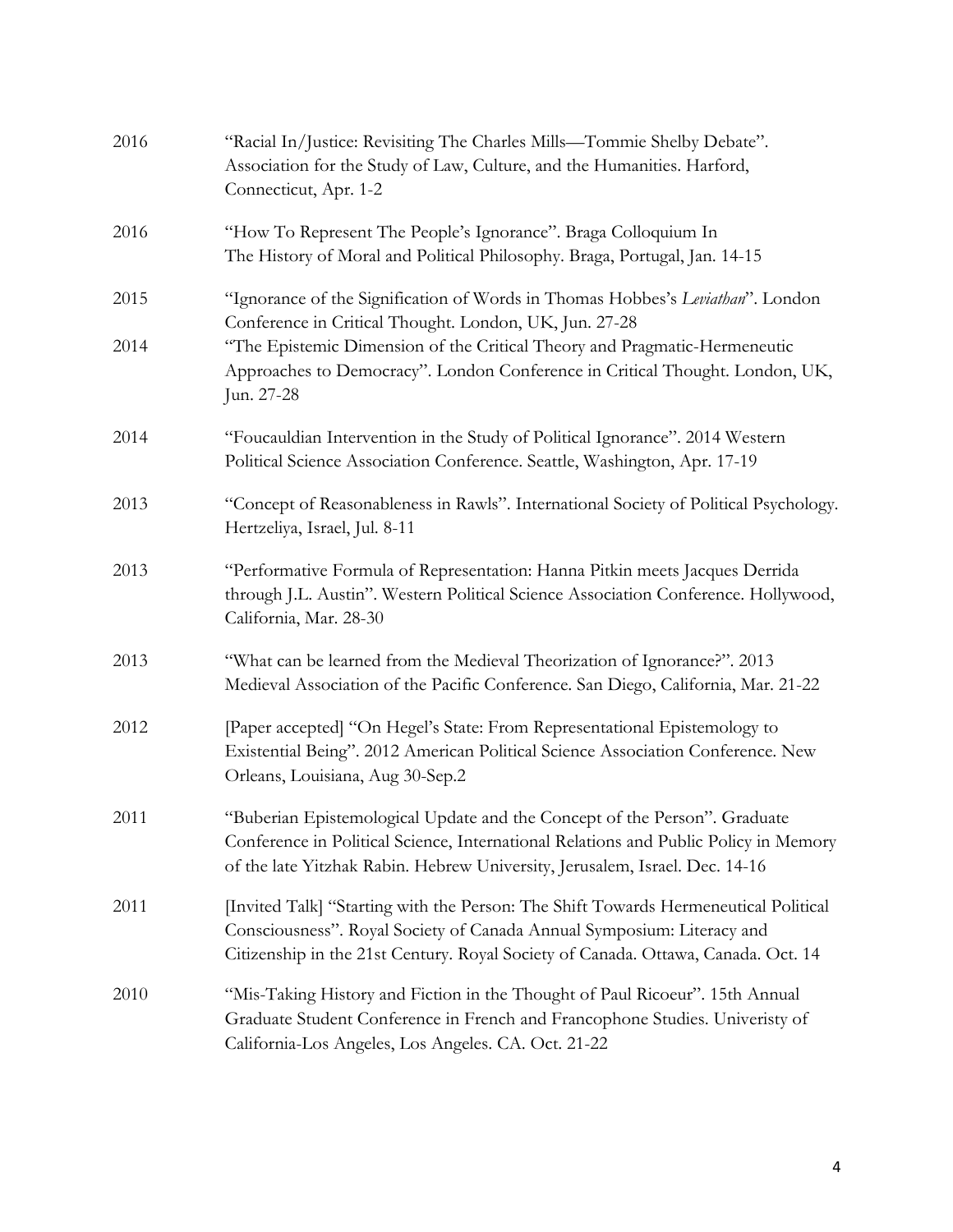| 2009 | "Understanding the Secret of Perpetual Peace: Kant on International Relations                                                                                           |
|------|-------------------------------------------------------------------------------------------------------------------------------------------------------------------------|
|      | Theory in General and the Middle East in Particular". Israel/Palestine in Perspective                                                                                   |
|      | Conference. University of Toronto, Toronto, Ontario. May 1                                                                                                              |
| 2009 | "Looking at Obscurity: A Gadamerian Approach to Arendt's Political Subject".<br>(Inter) disciplinaries: Theory and Crisis Conference. University of Victoria, Victoria, |
|      | B.C. Mar.7-8                                                                                                                                                            |

# **AWARDS AND DISTINCTIONS \_\_\_\_\_\_\_\_\_\_\_\_\_\_\_\_\_\_\_\_\_\_\_\_\_\_\_\_\_\_\_\_\_\_\_\_\_\_\_\_\_\_\_\_\_\_\_\_**

| 2016                     | School of Social Sciences Dissertation Completion Fellowship, University of<br>California-Irvine                                                         |
|--------------------------|----------------------------------------------------------------------------------------------------------------------------------------------------------|
| 2016                     | Assn. for the Study of Law, Culture, and Humanities Graduate Workshop Grant                                                                              |
| 2016, 2015<br>2014, 2013 | Graduate Research Fellowship, Political Science, University of California-Irvine                                                                         |
| 2015, 2014<br>2013, 2012 | Summer Research Fellowship, Political Science, University of California Irvine                                                                           |
| 2011-2013                | SSHRC Doctoral Fellowship. Social Sciences and Humanities Research Council<br>(SSHRC), The Government of Canada                                          |
| 2011                     | Canada Graduate Scholarship-Michael Smith Foreign Study Supplement. Social<br>Sciences and Humanities Research Council (SSHRC), The Government of Canada |
| 2010-2011                | Joseph-Armand Bombardier CGS Doctoral Scholarship. Social Sciences and<br>Humanities Research Council (SSHRC), The Government of Canada                  |
| 2011                     | Visiting Research Fellowship in Political Science, Hebrew University                                                                                     |
| 2010                     | Canadian Friends of the Hebrew University Scholarship for Conducting Research at<br>Hebrew University. Canadian Friends of the Hebrew University         |
| 2008-2009                | Master's Canadian Graduate Scholarship. Social Sciences and Humanities Research<br>Council (SSHRC), The Government of Canada                             |
| 2008-2009                | Ontario Graduate Scholarship, Government of Ontario (declined to accept SSHRC)                                                                           |
| 2008-2009                | C.B. McPherson Scholarship. University of Toronto, Political Science                                                                                     |
| 2005                     | The Rudolph Family Award in Political Science, York University                                                                                           |
| 2007-2008<br>2005-2006   | Continuing Student Scholarship, York University                                                                                                          |